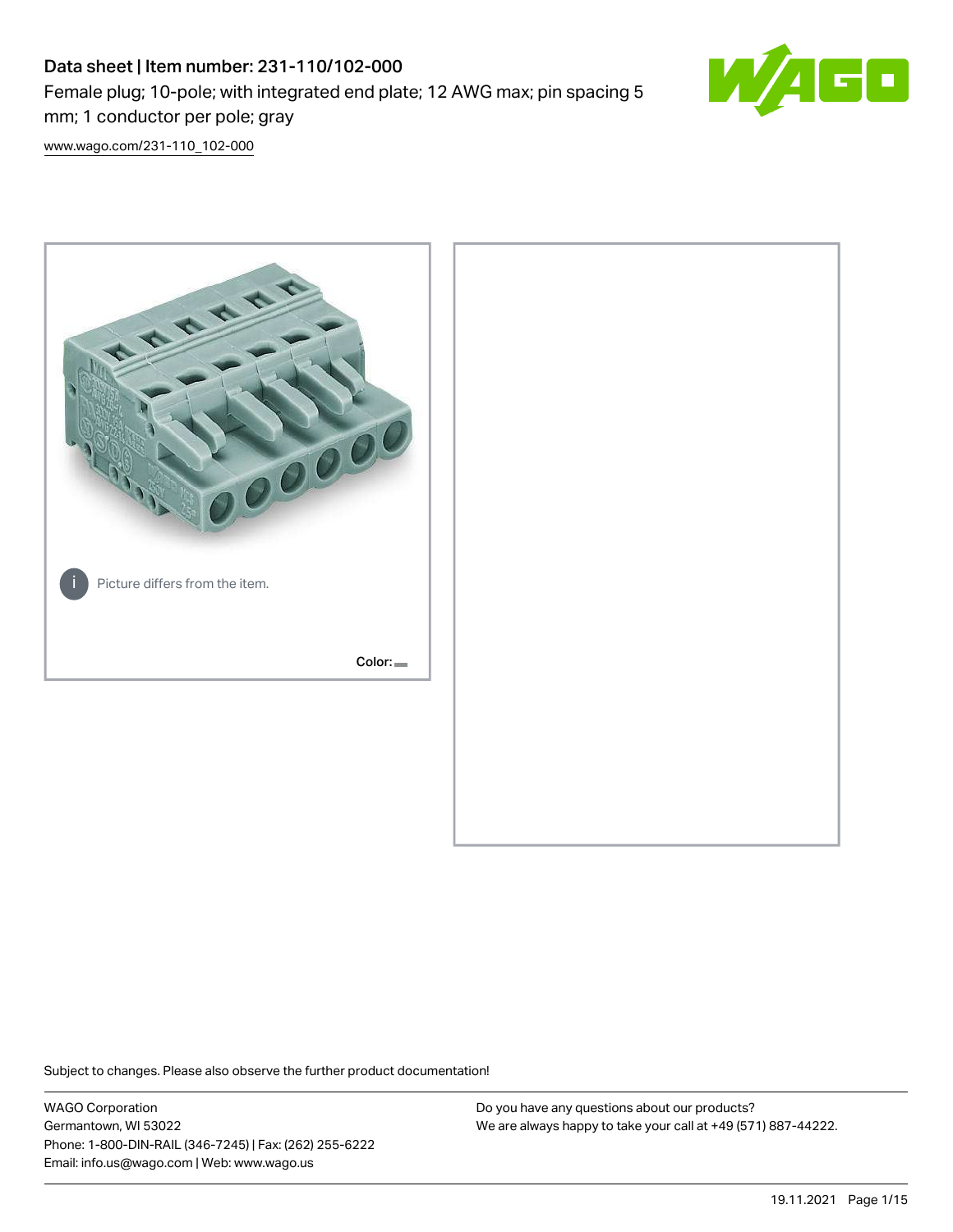

Dimensions in mm

L = pole no. x pin spacing

2- to 3-pole female connectors – one latch only

#### Item description

- **Universal connection for all conductor types**
- Easy cable pre-assembly and on-unit wiring via vertical and horizontal CAGE CLAMP<sup>®</sup> actuation  $\blacksquare$
- $\blacksquare$ Integrated test ports
- $\blacksquare$ With coding fingers

Subject to changes. Please also observe the further product documentation! Data

WAGO Corporation Germantown, WI 53022 Phone: 1-800-DIN-RAIL (346-7245) | Fax: (262) 255-6222 Email: info.us@wago.com | Web: www.wago.us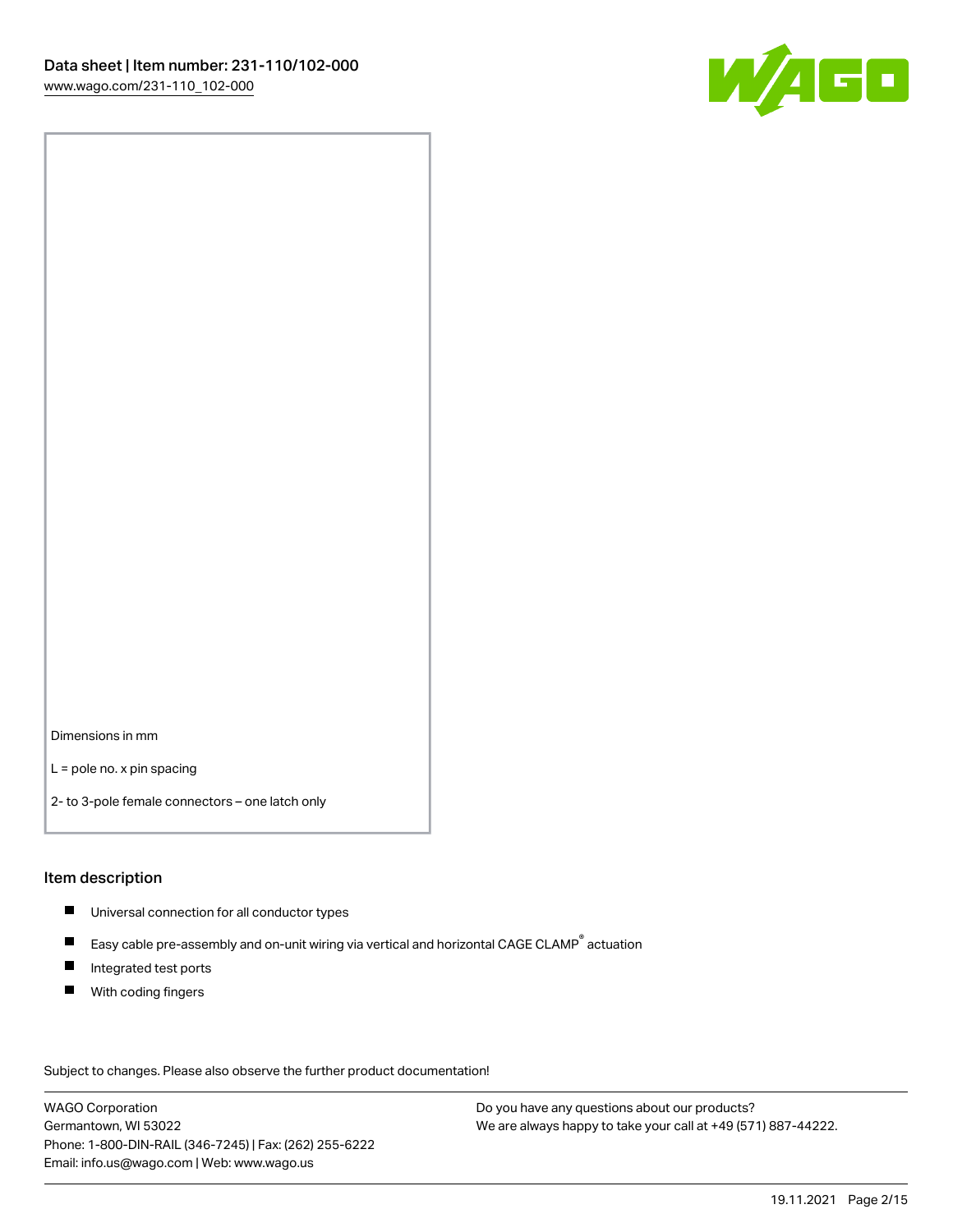

### Data Notes

| Safety information 1 | The MCS-MULTI CONNECTION SYSTEM includes connectors<br>without breaking capacity in accordance with DIN EN 61984. When<br>used as intended, these connectors must not be connected<br>/disconnected when live or under load. The circuit design should<br>ensure header pins, which can be touched, are not live when<br>unmated. |
|----------------------|-----------------------------------------------------------------------------------------------------------------------------------------------------------------------------------------------------------------------------------------------------------------------------------------------------------------------------------|
| Variants:            | Gold-plated or partially gold-plated contact surfaces<br>Other versions (or variants) can be requested from WAGO Sales or<br>configured at https://configurator.wago.com/                                                                                                                                                         |

### Electrical data

## IEC Approvals

| Ratings per                 | IEC/EN 60664-1                                                        |  |
|-----------------------------|-----------------------------------------------------------------------|--|
| Rated voltage (III / 3)     | 320 V                                                                 |  |
| Rated surge voltage (III/3) | 4 <sub>k</sub> V                                                      |  |
| Rated voltage (III/2)       | 320 V                                                                 |  |
| Rated surge voltage (III/2) | 4 <sub>k</sub> V                                                      |  |
| Nominal voltage (II/2)      | 630 V                                                                 |  |
| Rated surge voltage (II/2)  | 4 <sub>k</sub> V                                                      |  |
| Rated current               | 16A                                                                   |  |
| Legend (ratings)            | $(III / 2)$ $\triangle$ Overvoltage category III / Pollution degree 2 |  |

### UL Approvals

| Approvals per                  | UL 1059 |
|--------------------------------|---------|
| Rated voltage UL (Use Group B) | 300 V   |
| Rated current UL (Use Group B) | 15 A    |
| Rated voltage UL (Use Group D) | 300 V   |
| Rated current UL (Use Group D) | 10 A    |

## Ratings per UL

| Rated voltage UL 1977 | 300 V |
|-----------------------|-------|
| Rated current UL 1977 |       |

### CSA Approvals

Approvals per CSA

Subject to changes. Please also observe the further product documentation!

| <b>WAGO Corporation</b>                                | Do you have any questions about our products?                 |
|--------------------------------------------------------|---------------------------------------------------------------|
| Germantown, WI 53022                                   | We are always happy to take your call at +49 (571) 887-44222. |
| Phone: 1-800-DIN-RAIL (346-7245)   Fax: (262) 255-6222 |                                                               |
| Email: info.us@wago.com   Web: www.wago.us             |                                                               |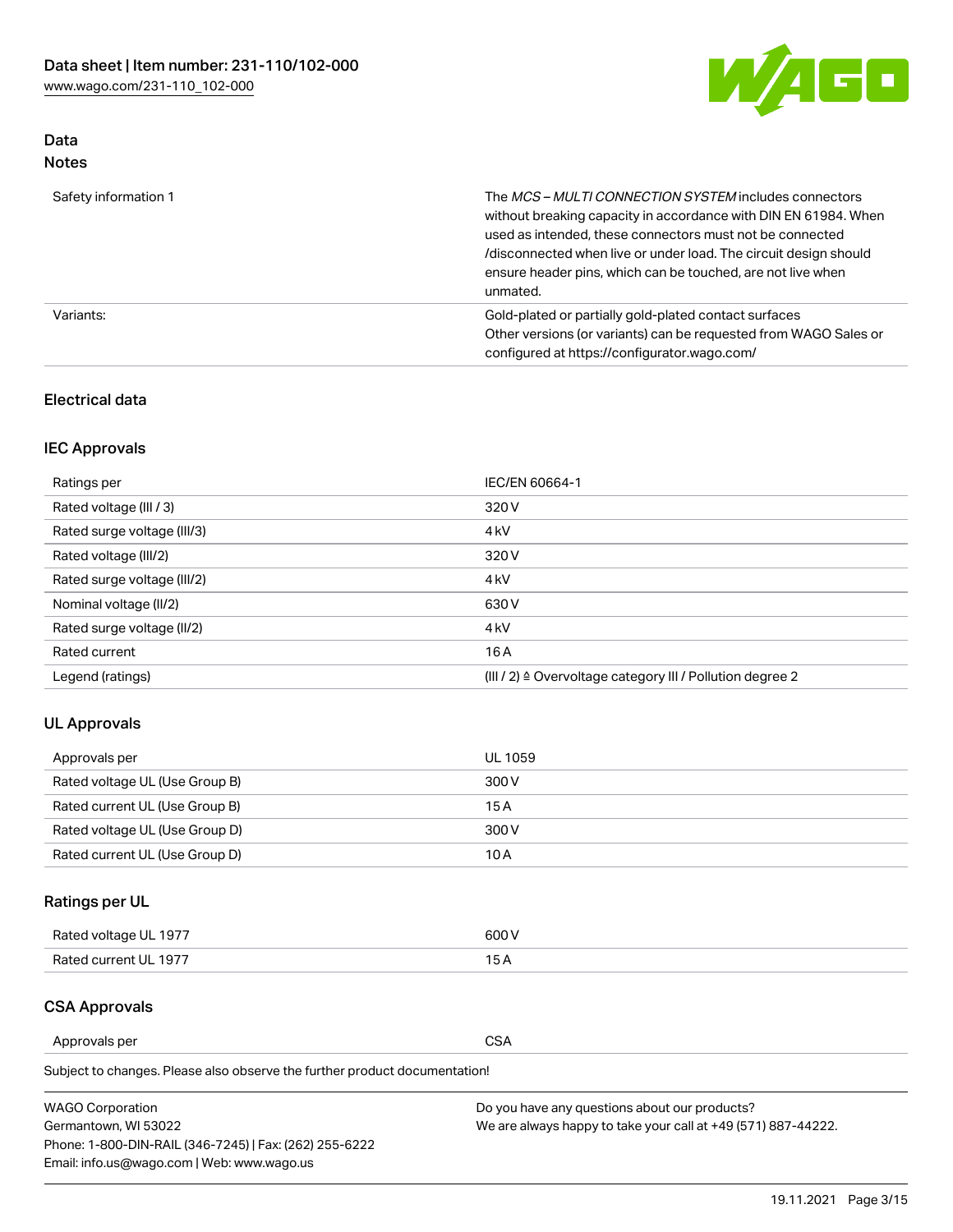

| Rated voltage CSA (Use Group B) | 300 V |
|---------------------------------|-------|
| Rated current CSA (Use Group B) | 15 A  |
| Rated voltage CSA (Use Group D) | 300 V |
| Rated current CSA (Use Group D) | 10 A  |

#### Connection data

| Total number of connection points | 10 |
|-----------------------------------|----|
| Total number of potentials        | 10 |
| Number of connection types        |    |
| Number of levels                  |    |

#### Connection 1

| Connection technology                             | CAGE CLAMP®                             |
|---------------------------------------------------|-----------------------------------------|
| Actuation type                                    | Operating tool                          |
| Solid conductor                                   | $0.082.5$ mm <sup>2</sup> / 28  12 AWG  |
| Fine-stranded conductor                           | $0.08$ 2.5 mm <sup>2</sup> / 28  12 AWG |
| Fine-stranded conductor; with insulated ferrule   | $0.251.5$ mm <sup>2</sup>               |
| Fine-stranded conductor; with uninsulated ferrule | $0.252.5$ mm <sup>2</sup>               |
| Strip length                                      | 89 mm / 0.31  0.35 inch                 |
| Number of poles                                   | 10                                      |
| Conductor entry direction to mating direction     | 0°                                      |

### Physical data

| Pin spacing | 5 mm / 0.197 inch    |
|-------------|----------------------|
| Width       | 50 mm / 1.969 inch   |
| Height      | 14.3 mm / 0.563 inch |
| Depth       | 26.5 mm / 1.043 inch |

#### Plug-in connection

| Contact type (pluggable connector)   | Female connector/socket |
|--------------------------------------|-------------------------|
| Connector (connection type)          | for conductor           |
| Mismating protection                 | No                      |
| Plugging without loss of pin spacing |                         |
| Locking of plug-in connection        | Without                 |

Subject to changes. Please also observe the further product documentation!

WAGO Corporation Germantown, WI 53022 Phone: 1-800-DIN-RAIL (346-7245) | Fax: (262) 255-6222 Email: info.us@wago.com | Web: www.wago.us Do you have any questions about our products? We are always happy to take your call at +49 (571) 887-44222.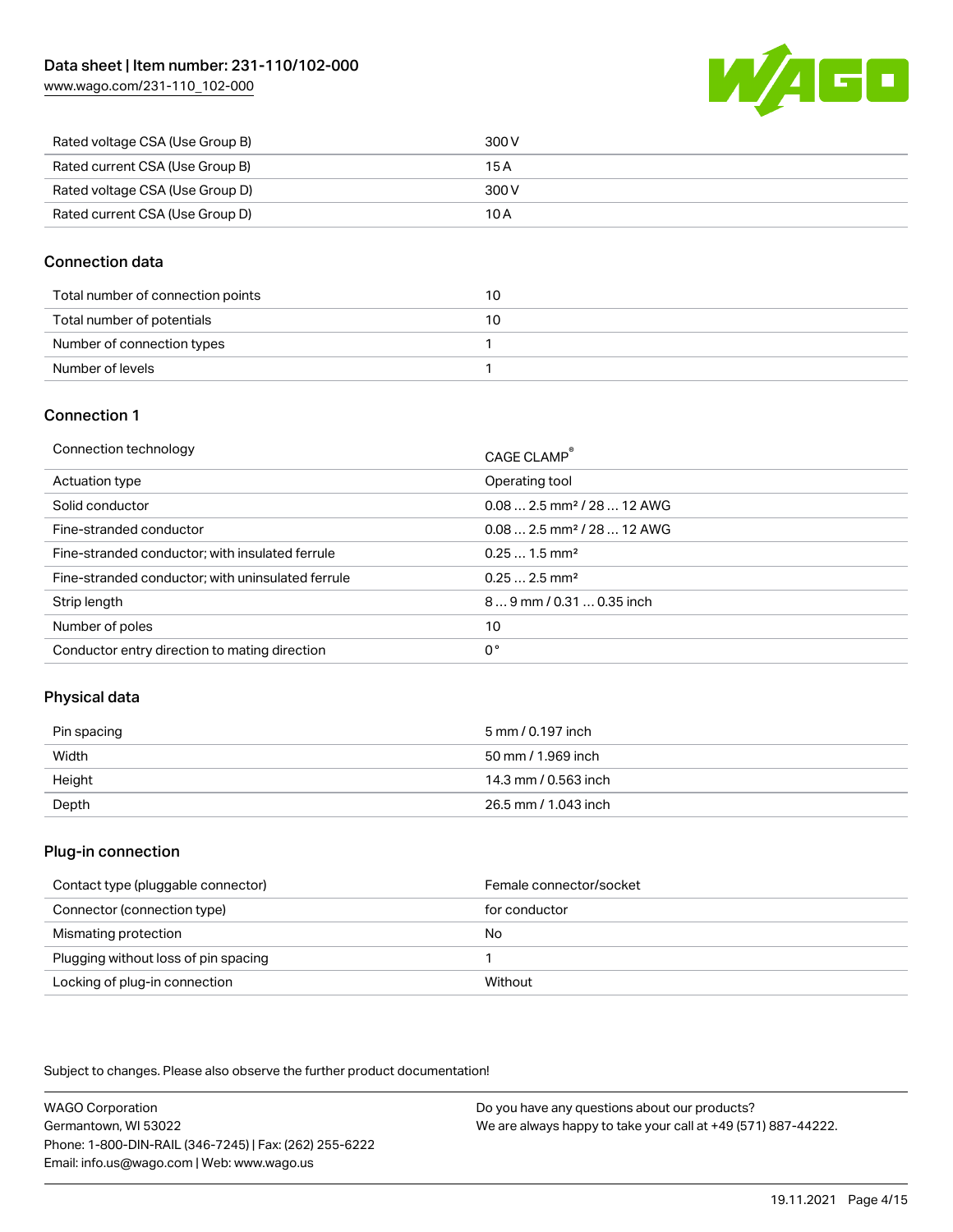

#### Material data

| Color                       | gray                              |
|-----------------------------|-----------------------------------|
| Material group              |                                   |
| Insulation material         | Polyamide (PA66)                  |
| Flammability class per UL94 | V <sub>0</sub>                    |
| Clamping spring material    | Chrome nickel spring steel (CrNi) |
| Contact material            | Copper alloy                      |
| Contact plating             | tin-plated                        |
| Fire load                   | $0.24$ MJ                         |
| Weight                      | 17.4g                             |

#### Environmental requirements

| Limit temperature range | . +85 °ົ<br>-60 |  |
|-------------------------|-----------------|--|
|-------------------------|-----------------|--|

#### Commercial data

| Product Group         | 3 (Multi Conn. System) |
|-----------------------|------------------------|
| PU (SPU)              | 50 Stück               |
| Packaging type        | box                    |
| Country of origin     | DE                     |
| <b>GTIN</b>           | 4044918341127          |
| Customs tariff number | 8536694040             |

#### Approvals / Certificates

#### Country specific Approvals

| Logo | Approval                               | <b>Additional Approval Text</b> | Certificate<br>name |
|------|----------------------------------------|---------------------------------|---------------------|
|      | CВ<br>DEKRA Certification B.V.         | IEC 61984                       | NL-39756            |
|      | <b>CSA</b><br>DEKRA Certification B.V. | C <sub>22.2</sub>               | LR 18677-<br>25     |

#### Ship Approvals

|      | ABS      |                          | ី ។         |
|------|----------|--------------------------|-------------|
| Logo | Approval | Additional Approval Text | name        |
|      |          |                          | ∵ertificat⊨ |

Subject to changes. Please also observe the further product documentation!

| <b>WAGO Corporation</b>                                | Do you have any questions about our products?                 |
|--------------------------------------------------------|---------------------------------------------------------------|
| Germantown, WI 53022                                   | We are always happy to take your call at +49 (571) 887-44222. |
| Phone: 1-800-DIN-RAIL (346-7245)   Fax: (262) 255-6222 |                                                               |
| Email: info.us@wago.com   Web: www.wago.us             |                                                               |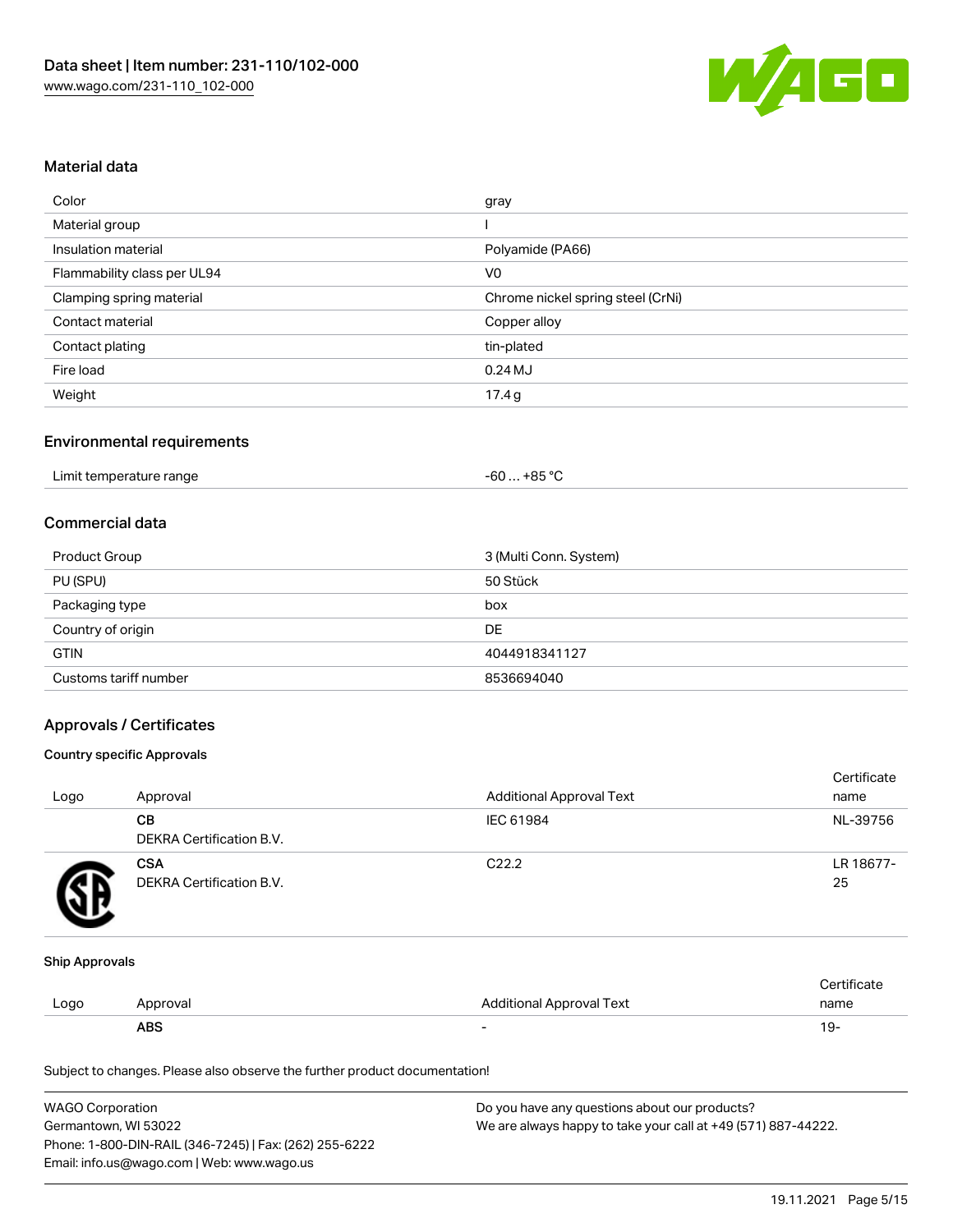

| ABS                      | American Bureau of Shipping            |                                 | HG1869876-<br><b>PDA</b> |
|--------------------------|----------------------------------------|---------------------------------|--------------------------|
|                          | BV                                     | IEC 60998                       | 11915/D0                 |
|                          | Bureau Veritas S.A.                    |                                 | BV                       |
| <b>BUNEAU</b><br>VERITAS |                                        |                                 |                          |
|                          | <b>DNV GL</b>                          | -                               | TAE000016Z               |
|                          | Det Norske Veritas, Germanischer Lloyd |                                 |                          |
| <b>UL-Approvals</b>      |                                        |                                 |                          |
|                          |                                        |                                 | Certificate              |
| Logo                     | Approval                               | <b>Additional Approval Text</b> | name                     |
|                          | UL                                     | <b>UL 1059</b>                  | E45172                   |
|                          | Underwriters Laboratories Inc.         |                                 |                          |

UR Underwriters Laboratories Inc.

### Counterpart

|                                                | Item no.231-610<br>Male connector; 10-pole; Pin spacing 5 mm; gray                                                     | www.wago.com/231-610         |
|------------------------------------------------|------------------------------------------------------------------------------------------------------------------------|------------------------------|
|                                                | Item no.231-440/001-000<br>Male header; 10-pole; THT; 1.0 x 1.0 mm solder pin; angled; pin spacing 5 mm; gray          | www.wago.com/231-440/001-000 |
|                                                | Item no.231-140/001-000<br>Male header; 10-pole; THT; 1.0 x 1.0 mm solder pin; straight; pin spacing 5 mm; gray        | www.wago.com/231-140/001-000 |
| <b>Optional accessories</b><br><b>Ferrules</b> |                                                                                                                        |                              |
| Ferrule                                        |                                                                                                                        |                              |
|                                                | Item no.: 216-101<br>Ferrule; Sleeve for 0.5 mm <sup>2</sup> / AWG 22; uninsulated; electro-tin plated; silver-colored | www.wago.com/216-101         |

Subject to changes. Please also observe the further product documentation!

WAGO Corporation Germantown, WI 53022 Phone: 1-800-DIN-RAIL (346-7245) | Fax: (262) 255-6222 Email: info.us@wago.com | Web: www.wago.us

Do you have any questions about our products? We are always happy to take your call at +49 (571) 887-44222.

UL 1977 E45171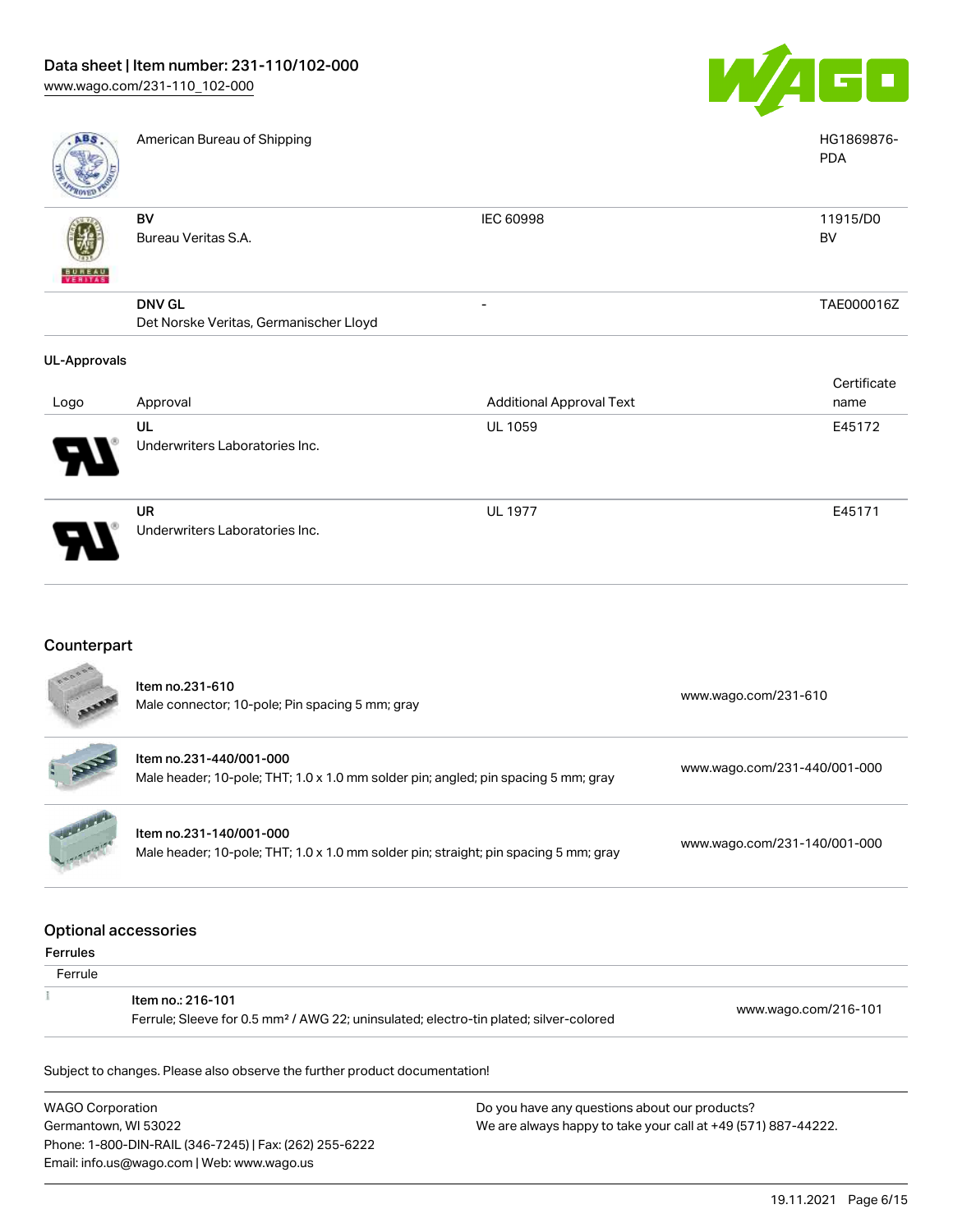## Data sheet | Item number: 231-110/102-000

[www.wago.com/231-110\\_102-000](http://www.wago.com/231-110_102-000)



|   | Item no.: 216-104<br>Ferrule; Sleeve for 1.5 mm <sup>2</sup> / AWG 16; uninsulated; electro-tin plated; silver-colored                                                             | www.wago.com/216-104 |
|---|------------------------------------------------------------------------------------------------------------------------------------------------------------------------------------|----------------------|
|   | Item no.: 216-106<br>Ferrule; Sleeve for 2.5 mm <sup>2</sup> / AWG 14; uninsulated; electro-tin plated; silver-colored                                                             | www.wago.com/216-106 |
|   | Item no.: 216-102<br>Ferrule; Sleeve for 0.75 mm <sup>2</sup> / AWG 20; uninsulated; electro-tin plated; silver-colored                                                            | www.wago.com/216-102 |
|   | Item no.: 216-103<br>Ferrule; Sleeve for 1 mm <sup>2</sup> / AWG 18; uninsulated; electro-tin plated                                                                               | www.wago.com/216-103 |
|   | Item no.: 216-123<br>Ferrule; Sleeve for 1 mm <sup>2</sup> / AWG 18; uninsulated; electro-tin plated; silver-colored                                                               | www.wago.com/216-123 |
|   | Item no.: 216-122<br>Ferrule; Sleeve for 0.75 mm <sup>2</sup> / AWG 20; uninsulated; electro-tin plated; silver-colored                                                            | www.wago.com/216-122 |
|   | Item no.: 216-124<br>Ferrule; Sleeve for 1.5 mm <sup>2</sup> / AWG 16; uninsulated; electro-tin plated                                                                             | www.wago.com/216-124 |
|   | Item no.: 216-142<br>Ferrule; Sleeve for 0.75 mm <sup>2</sup> / 18 AWG; uninsulated; electro-tin plated; electrolytic copper; gastight<br>crimped; acc. to DIN 46228, Part 1/08.92 | www.wago.com/216-142 |
|   | Item no.: 216-132<br>Ferrule; Sleeve for 0.34 mm <sup>2</sup> / AWG 24; uninsulated; electro-tin plated                                                                            | www.wago.com/216-132 |
|   | Item no.: 216-121<br>Ferrule; Sleeve for 0.5 mm <sup>2</sup> / AWG 22; uninsulated; electro-tin plated; silver-colored                                                             | www.wago.com/216-121 |
|   | Item no.: 216-143<br>Ferrule; Sleeve for 1 mm <sup>2</sup> / AWG 18; uninsulated; electro-tin plated; electrolytic copper; gastight<br>crimped; acc. to DIN 46228, Part 1/08.92    | www.wago.com/216-143 |
|   | Item no.: 216-131<br>Ferrule; Sleeve for 0.25 mm <sup>2</sup> / AWG 24; uninsulated; electro-tin plated; silver-colored                                                            | www.wago.com/216-131 |
|   | Item no.: 216-141<br>Ferrule; Sleeve for 0.5 mm <sup>2</sup> / 20 AWG; uninsulated; electro-tin plated; electrolytic copper; gastight<br>crimped; acc. to DIN 46228, Part 1/08.92  | www.wago.com/216-141 |
|   | Item no.: 216-152<br>Ferrule; Sleeve for 0.34 mm <sup>2</sup> / AWG 24; uninsulated; electro-tin plated                                                                            | www.wago.com/216-152 |
|   | Item no.: 216-203<br>Ferrule; Sleeve for 1 mm <sup>2</sup> / AWG 18; insulated; electro-tin plated; red                                                                            | www.wago.com/216-203 |
|   | Item no.: 216-202<br>Ferrule; Sleeve for 0.75 mm <sup>2</sup> / 18 AWG; insulated; electro-tin plated; gray                                                                        | www.wago.com/216-202 |
|   | Item no.: 216-151<br>Ferrule; Sleeve for 0.25 mm <sup>2</sup> / AWG 24; uninsulated; electro-tin plated                                                                            | www.wago.com/216-151 |
| 1 | Item no.: 216-204<br>Ferrule; Sleeve for 1.5 mm <sup>2</sup> / AWG 16; insulated; electro-tin plated; black                                                                        | www.wago.com/216-204 |

WAGO Corporation Germantown, WI 53022 Phone: 1-800-DIN-RAIL (346-7245) | Fax: (262) 255-6222 Email: info.us@wago.com | Web: www.wago.us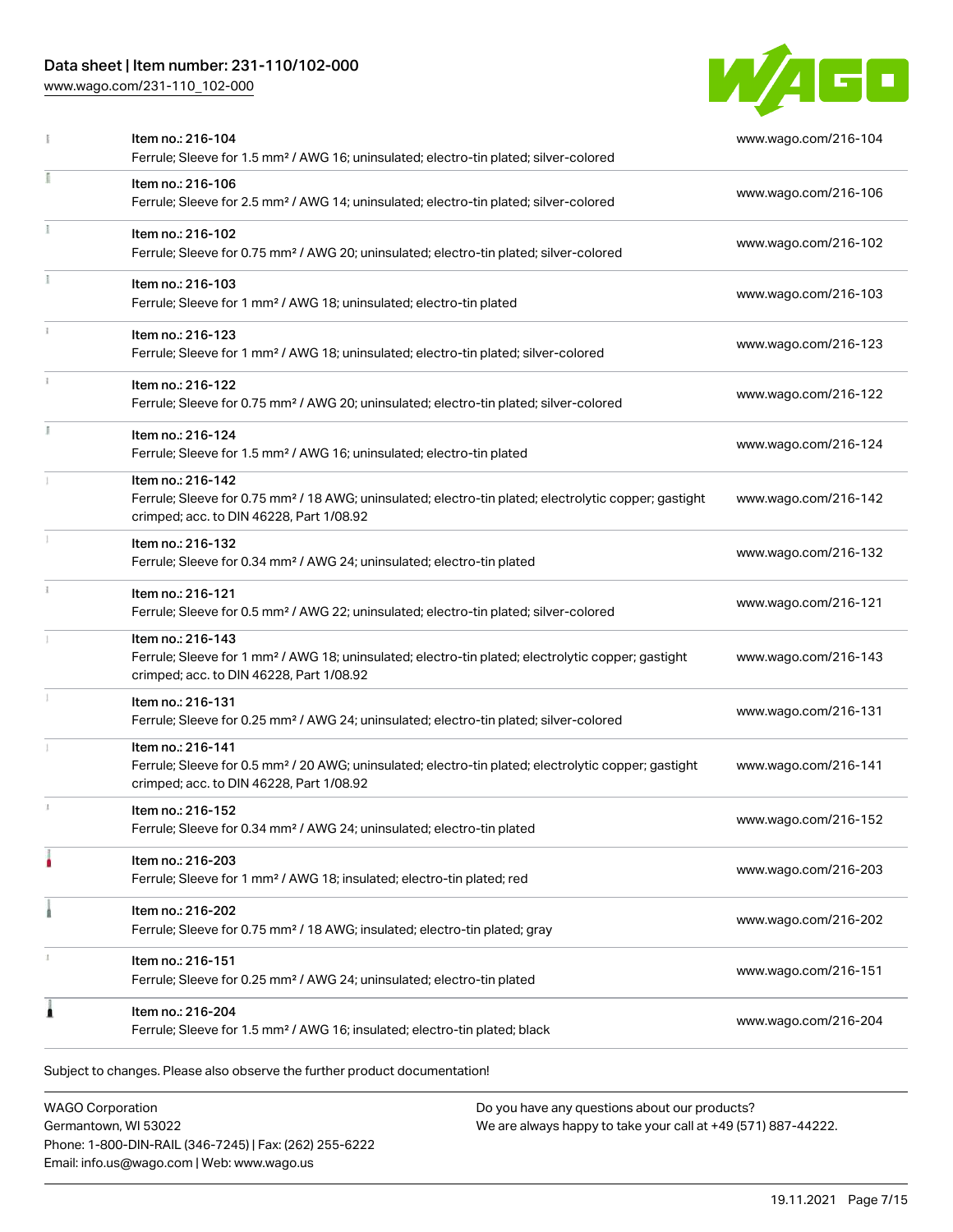

|                         | Item no.: 216-144<br>Ferrule; Sleeve for 1.5 mm <sup>2</sup> / AWG 16; uninsulated; electro-tin plated; electrolytic copper; gastight<br>crimped; acc. to DIN 46228, Part 1/08.92; silver-colored       | www.wago.com/216-144 |
|-------------------------|---------------------------------------------------------------------------------------------------------------------------------------------------------------------------------------------------------|----------------------|
|                         | Item no.: 216-201<br>Ferrule; Sleeve for 0.5 mm <sup>2</sup> / 20 AWG; insulated; electro-tin plated; white                                                                                             | www.wago.com/216-201 |
|                         | Item no.: 216-223<br>Ferrule; Sleeve for 1 mm <sup>2</sup> / AWG 18; insulated; electro-tin plated; red                                                                                                 | www.wago.com/216-223 |
|                         | Item no.: 216-241<br>Ferrule; Sleeve for 0.5 mm <sup>2</sup> / 20 AWG; insulated; electro-tin plated; electrolytic copper; gastight<br>crimped; acc. to DIN 46228, Part 4/09.90; white                  | www.wago.com/216-241 |
|                         | Item no.: 216-242<br>Ferrule; Sleeve for 0.75 mm <sup>2</sup> / 18 AWG; insulated; electro-tin plated; electrolytic copper; gastight<br>crimped; acc. to DIN 46228, Part 4/09.90; gray                  | www.wago.com/216-242 |
|                         | Item no.: 216-222<br>Ferrule; Sleeve for 0.75 mm <sup>2</sup> / 18 AWG; insulated; electro-tin plated; gray                                                                                             | www.wago.com/216-222 |
|                         | Item no.: 216-221<br>Ferrule; Sleeve for 0.5 mm <sup>2</sup> / 20 AWG; insulated; electro-tin plated; white                                                                                             | www.wago.com/216-221 |
| ٨                       | Item no.: 216-224<br>Ferrule; Sleeve for 1.5 mm <sup>2</sup> / AWG 16; insulated; electro-tin plated; black                                                                                             | www.wago.com/216-224 |
|                         | Item no.: 216-243<br>Ferrule; Sleeve for 1 mm <sup>2</sup> / AWG 18; insulated; electro-tin plated; electrolytic copper; gastight crimped; www.wago.com/216-243<br>acc. to DIN 46228, Part 4/09.90; red |                      |
| 1                       | Item no.: 216-244<br>Ferrule; Sleeve for 1.5 mm <sup>2</sup> / AWG 16; insulated; electro-tin plated; electrolytic copper; gastight<br>crimped; acc. to DIN 46228, Part 4/09.90; black                  | www.wago.com/216-244 |
|                         | Item no.: 216-263<br>Ferrule; Sleeve for 1 mm <sup>2</sup> / AWG 18; insulated; electro-tin plated; electrolytic copper; gastight crimped; www.wago.com/216-263<br>acc. to DIN 46228, Part 4/09.90; red |                      |
| 1                       | Item no.: 216-264<br>Ferrule; Sleeve for 1.5 mm <sup>2</sup> / AWG 16; insulated; electro-tin plated; electrolytic copper; gastight<br>crimped; acc. to DIN 46228, Part 4/09.90; black                  | www.wago.com/216-264 |
| 1                       | Item no.: 216-284<br>Ferrule; Sleeve for 1.5 mm <sup>2</sup> / AWG 16; insulated; electro-tin plated; electrolytic copper; gastight<br>crimped; acc. to DIN 46228, Part 4/09.90; black                  | www.wago.com/216-284 |
|                         | Item no.: 216-262<br>Ferrule; Sleeve for 0.75 mm <sup>2</sup> / 18 AWG; insulated; electro-tin plated; electrolytic copper; gastight<br>crimped; acc. to DIN 46228, Part 4/09.90; gray                  | www.wago.com/216-262 |
|                         | Item no.: 216-301<br>Ferrule; Sleeve for 0.25 mm <sup>2</sup> / AWG 24; insulated; electro-tin plated; yellow                                                                                           | www.wago.com/216-301 |
|                         | Item no.: 216-321<br>Ferrule; Sleeve for 0.25 mm <sup>2</sup> / AWG 24; insulated; electro-tin plated; yellow                                                                                           | www.wago.com/216-321 |
|                         | Item no.: 216-322<br>Ferrule; Sleeve for 0.34 mm <sup>2</sup> / 22 AWG; insulated; electro-tin plated; green                                                                                            | www.wago.com/216-322 |
|                         | Subject to changes. Please also observe the further product documentation!                                                                                                                              |                      |
| <b>WAGO Corporation</b> | Do you have any questions about our products?                                                                                                                                                           |                      |

Germantown, WI 53022 Phone: 1-800-DIN-RAIL (346-7245) | Fax: (262) 255-6222 Email: info.us@wago.com | Web: www.wago.us

have any questions about o<mark>l</mark> We are always happy to take your call at +49 (571) 887-44222.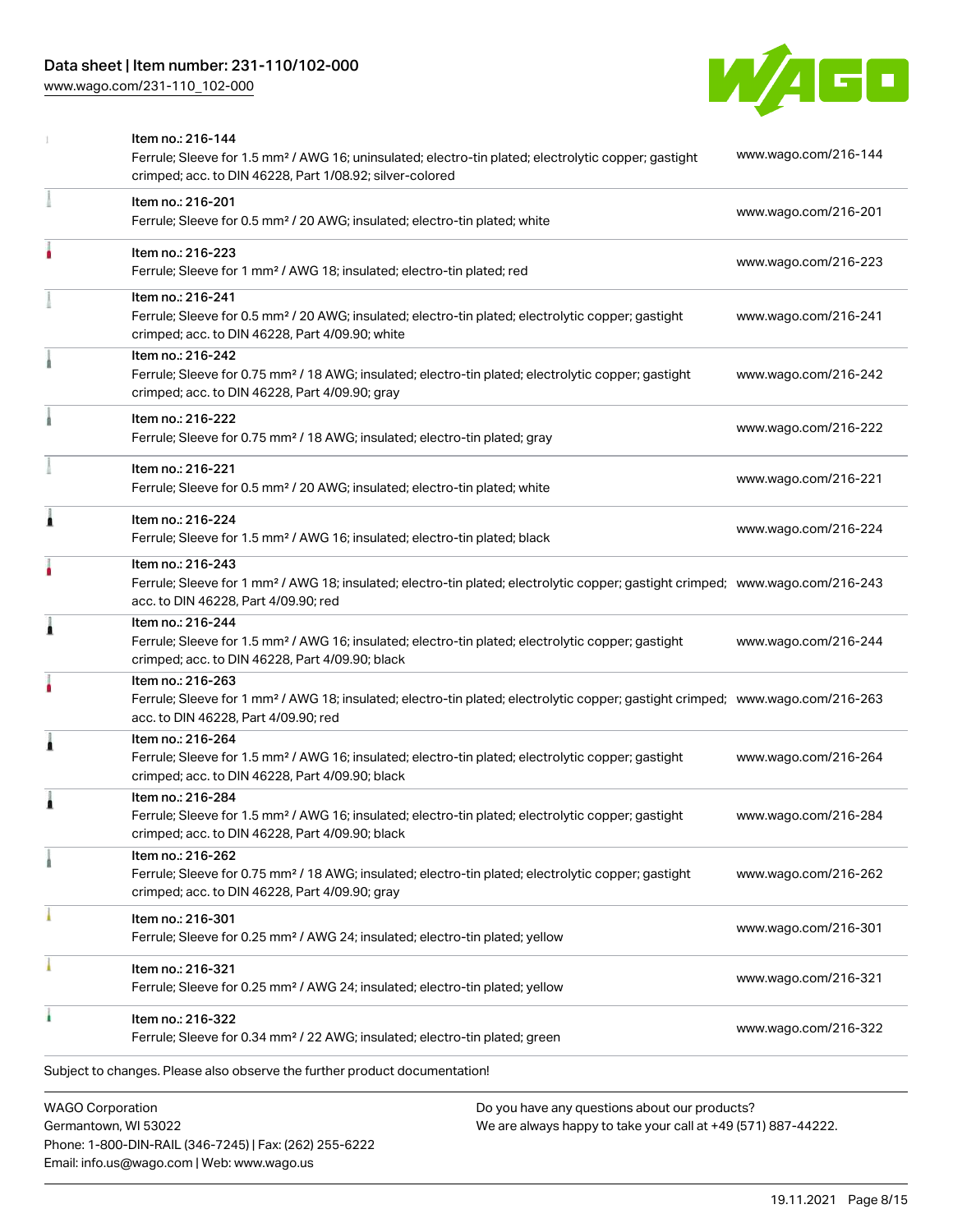

|                       | Item no.: 216-302                                                                                       |                                  |
|-----------------------|---------------------------------------------------------------------------------------------------------|----------------------------------|
|                       | Ferrule; Sleeve for 0.34 mm <sup>2</sup> / 22 AWG; insulated; electro-tin plated; green                 | www.wago.com/216-302             |
| Insulations stops     |                                                                                                         |                                  |
| Insulation stop       |                                                                                                         |                                  |
|                       |                                                                                                         |                                  |
|                       | Item no.: 231-672                                                                                       | www.wago.com/231-672             |
|                       | Insulation stop; 0.75 - 1 mm <sup>2</sup> ; dark gray                                                   |                                  |
|                       | Item no.: 231-670                                                                                       |                                  |
|                       | Insulation stop; 0.08-0.2 mm <sup>2</sup> / 0.2 mm <sup>2</sup> "s"; white                              | www.wago.com/231-670             |
|                       |                                                                                                         |                                  |
|                       | Item no.: 231-671                                                                                       |                                  |
|                       | Insulation stop; 0.25 - 0.5 mm <sup>2</sup> ; light gray                                                | www.wago.com/231-671             |
| Cover                 |                                                                                                         |                                  |
| Cover                 |                                                                                                         |                                  |
|                       | Item no.: 231-668                                                                                       |                                  |
|                       | Lockout caps; for covering unused clamping units; gray                                                  | www.wago.com/231-668             |
| Marking accessories   |                                                                                                         |                                  |
| Marking strip         |                                                                                                         |                                  |
|                       | Item no.: 210-331/500-103                                                                               | www.wago.com/210-331             |
|                       | Marking strips; as a DIN A4 sheet; MARKED; 1-12 (300x); Height of marker strip: 2.3 mm/0.091 in; Strip  | /500-103                         |
|                       | length 182 mm; Horizontal marking; Self-adhesive; white                                                 |                                  |
|                       | Item no.: 210-331/500-104                                                                               |                                  |
|                       | Marking strips; as a DIN A4 sheet; MARKED; 13-24 (300x); Height of marker strip: 2.3 mm/0.091 in; Strip | www.wago.com/210-331<br>/500-104 |
|                       | length 182 mm; Horizontal marking; Self-adhesive; white                                                 |                                  |
|                       | Item no.: 210-332/500-202                                                                               |                                  |
|                       | Marking strips; as a DIN A4 sheet; MARKED; 1-16 (160x); Height of marker strip: 3 mm; Strip length 182  | www.wago.com/210-332             |
|                       | mm; Horizontal marking; Self-adhesive; white                                                            | /500-202                         |
|                       | Item no.: 210-332/500-206                                                                               |                                  |
|                       | Marking strips; as a DIN A4 sheet; MARKED; 33-48 (160x); Height of marker strip: 3 mm; Strip length     | www.wago.com/210-332<br>/500-206 |
|                       | 182 mm; Horizontal marking; Self-adhesive; white                                                        |                                  |
|                       | Item no.: 210-332/500-205                                                                               | www.wago.com/210-332             |
|                       | Marking strips; as a DIN A4 sheet; MARKED; 1-32 (80x); Height of marker strip: 3 mm; Strip length 182   | /500-205                         |
|                       | mm; Horizontal marking; Self-adhesive; white                                                            |                                  |
|                       | Item no.: 210-332/500-204                                                                               |                                  |
|                       | Marking strips; as a DIN A4 sheet; MARKED; 17-32 (160x); Height of marker strip: 3 mm; Strip length     | www.wago.com/210-332<br>/500-204 |
|                       | 182 mm; Horizontal marking; Self-adhesive; white                                                        |                                  |
| Strain relief         |                                                                                                         |                                  |
| Strain relief housing |                                                                                                         |                                  |
|                       | Subject to changes. Please also observe the further product documentation!                              |                                  |

WAGO Corporation Germantown, WI 53022 Phone: 1-800-DIN-RAIL (346-7245) | Fax: (262) 255-6222 Email: info.us@wago.com | Web: www.wago.us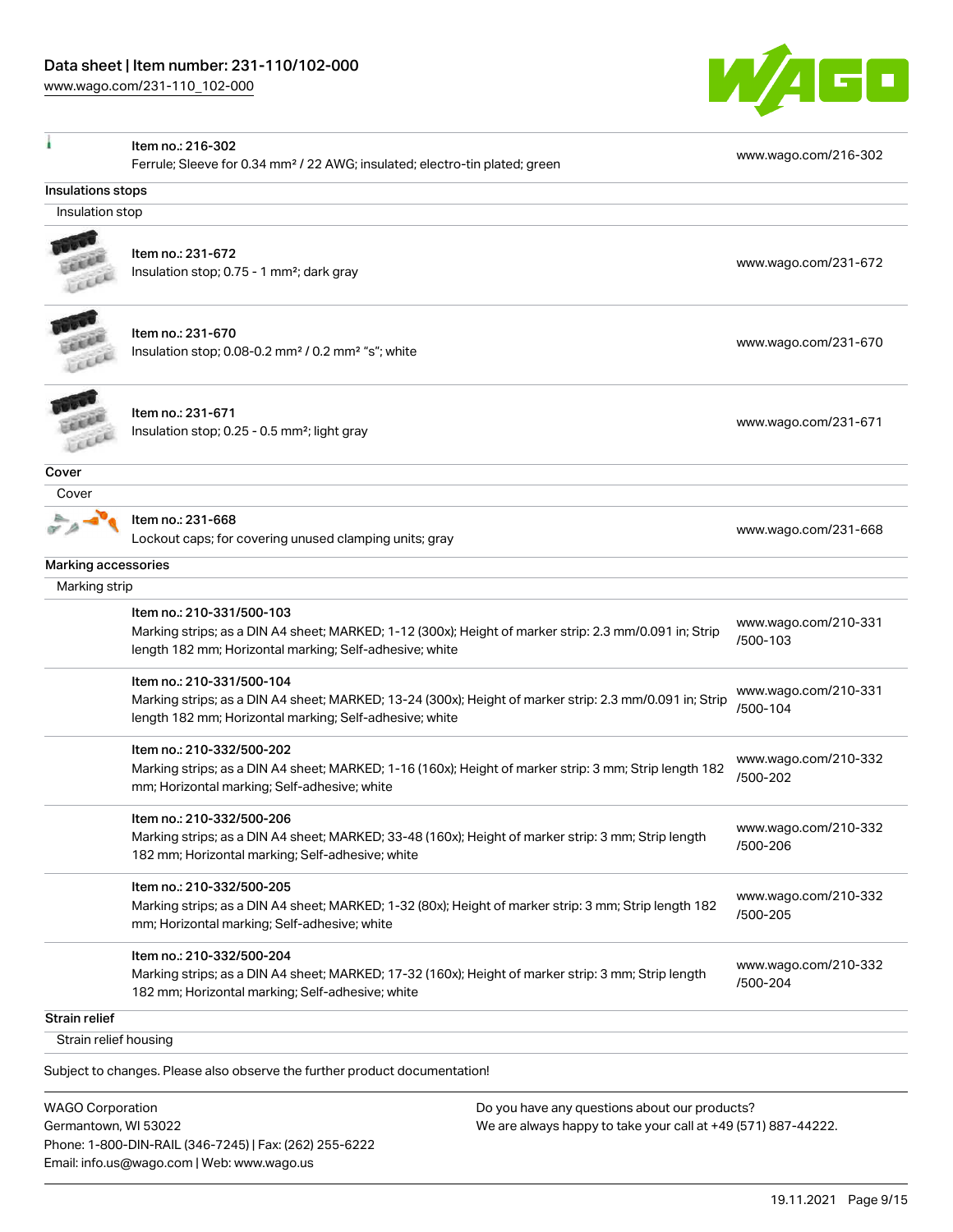

Item no.: 232-610 nch no. 232 010<br>Strain relief housing; gray [www.wago.com/232-610](http://www.wago.com/232-610)

| Jumpers        |                                                                                                                 |                      |
|----------------|-----------------------------------------------------------------------------------------------------------------|----------------------|
| Jumper         |                                                                                                                 |                      |
|                | Item no.: 231-905<br>Jumper; for conductor entry; 5-way; insulated; gray                                        | www.wago.com/231-905 |
|                | Item no.: 231-903<br>Jumper; for conductor entry; 3-way; insulated; gray                                        | www.wago.com/231-903 |
|                | Item no.: 231-907<br>Jumper; for conductor entry; 7-way; insulated; gray                                        | www.wago.com/231-907 |
|                | Item no.: 231-910<br>Jumper; for conductor entry; 10-way; insulated; gray                                       | www.wago.com/231-910 |
|                | Item no.: 231-902<br>Jumper; for conductor entry; 2-way; insulated; gray                                        | www.wago.com/231-902 |
| Tools          |                                                                                                                 |                      |
| Operating tool |                                                                                                                 |                      |
|                | Item no.: 209-130<br>Operating tool; suitable for 264, 280 and 281 Series; 1-way; of insulating material; white | www.wago.com/209-130 |
|                | Item no.: 209-132<br>Operating tool; for connecting comb-style jumper bar; 2-way; of insulating material        | www.wago.com/209-132 |
|                | Item no.: 231-159<br>Operating tool; natural                                                                    | www.wago.com/231-159 |
|                | Item no.: 231-231<br>Combination operating tool; red                                                            | www.wago.com/231-231 |
|                | Item no.: 231-131<br>Operating tool; made of insulating material; 1-way; loose; white                           | www.wago.com/231-131 |
|                | Item no.: 231-291<br>Operating tool; made of insulating material; 1-way; loose; red                             | www.wago.com/231-291 |
|                | Item no.: 280-432<br>Operating tool; made of insulating material; 2-way; white                                  | www.wago.com/280-432 |
|                | Item no.: 280-434<br>Operating tool; made of insulating material; 4-way                                         | www.wago.com/280-434 |
|                | Item no.: 280-437<br>Operating tool; made of insulating material; 7-way                                         | www.wago.com/280-437 |

Subject to changes. Please also observe the further product documentation!

WAGO Corporation Germantown, WI 53022 Phone: 1-800-DIN-RAIL (346-7245) | Fax: (262) 255-6222 Email: info.us@wago.com | Web: www.wago.us Do you have any questions about our products? We are always happy to take your call at +49 (571) 887-44222.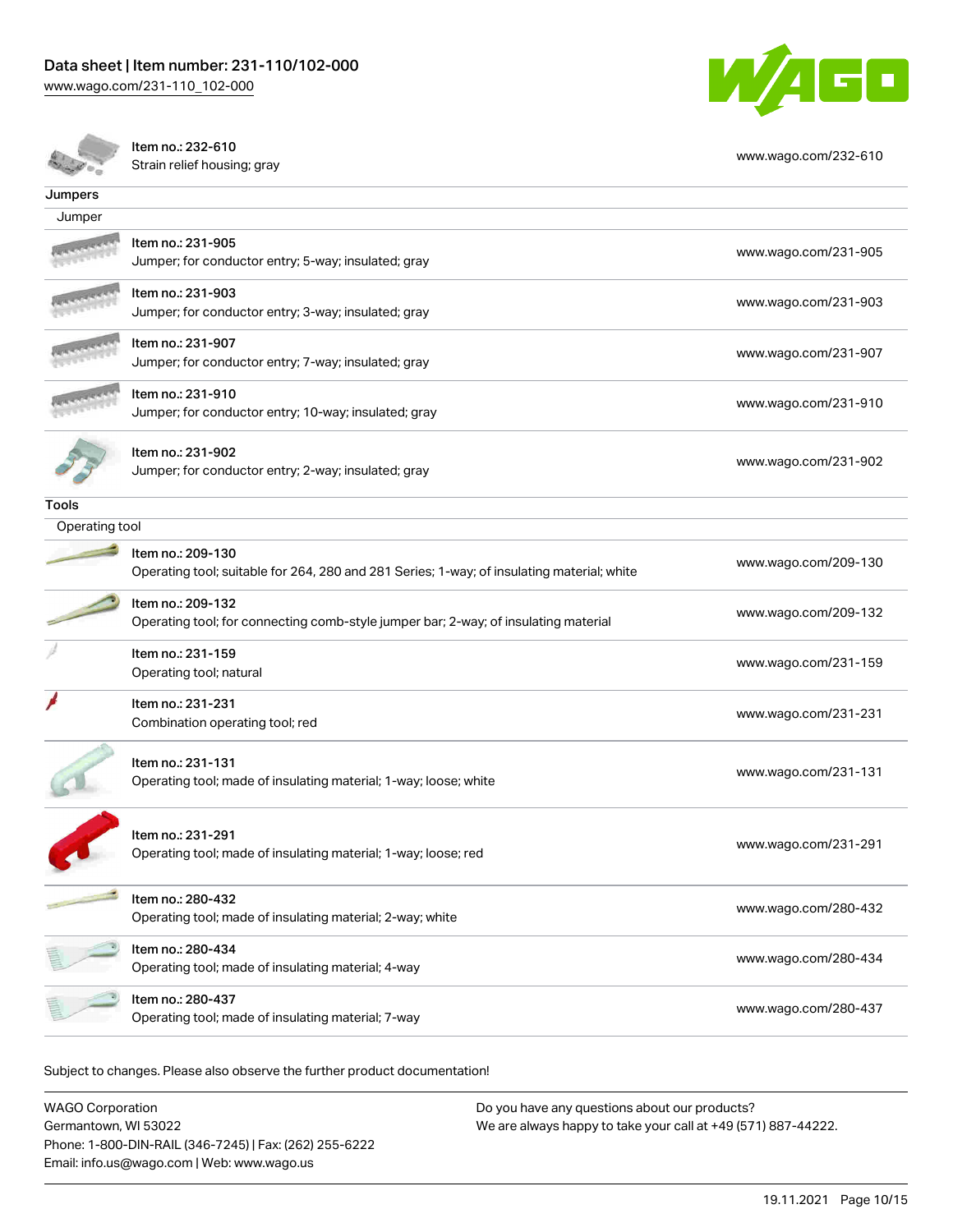## Data sheet | Item number: 231-110/102-000

[www.wago.com/231-110\\_102-000](http://www.wago.com/231-110_102-000)



|                                                         | Item no.: 280-440<br>Operating tool; made of insulating material; 10-way                                                   |            |                      | www.wago.com/280-440 |
|---------------------------------------------------------|----------------------------------------------------------------------------------------------------------------------------|------------|----------------------|----------------------|
|                                                         | Item no.: 280-435<br>Operating tool; made of insulating material; 5-way; gray                                              |            |                      | www.wago.com/280-435 |
|                                                         | Item no.: 280-436<br>Operating tool; made of insulating material; 6-way                                                    |            |                      | www.wago.com/280-436 |
|                                                         | Item no.: 280-438<br>Operating tool; made of insulating material; 8-way                                                    |            |                      | www.wago.com/280-438 |
|                                                         | Item no.: 280-433<br>Operating tool; made of insulating material; 3-way                                                    |            |                      | www.wago.com/280-433 |
| <b>Testing accessories</b>                              |                                                                                                                            |            |                      |                      |
| Testing accessories                                     |                                                                                                                            |            |                      |                      |
|                                                         | Item no.: 210-136<br>Test plug; 2 mm Ø; with 500 mm cable                                                                  |            |                      | www.wago.com/210-136 |
|                                                         | Item no.: 231-661<br>Test plugs for female connectors; for 5 mm and 5.08 mm pin spacing; 2,50 mm <sup>2</sup> ; light gray |            | www.wago.com/231-661 |                      |
| <b>Downloads</b><br>Documentation                       |                                                                                                                            |            |                      |                      |
|                                                         |                                                                                                                            |            |                      |                      |
| <b>Additional Information</b><br>Technical explanations |                                                                                                                            | 2019 Apr 3 | pdf<br>2.0 MB        | Download             |
| <b>CAD</b> files                                        |                                                                                                                            |            |                      |                      |
| CAD data                                                |                                                                                                                            |            |                      |                      |
|                                                         | 2D/3D Models 231-110/102-000                                                                                               |            | <b>URL</b>           | Download             |
| <b>CAE</b> data                                         |                                                                                                                            |            |                      |                      |
|                                                         | EPLAN Data Portal 231-110/102-000                                                                                          |            | <b>URL</b>           | Download             |
|                                                         | ZUKEN Portal 231-110/102-000                                                                                               |            | <b>URL</b>           | Download             |
|                                                         | EPLAN Data Portal 231-110/102-000                                                                                          |            | <b>URL</b>           | Download             |

Subject to changes. Please also observe the further product documentation!

WAGO Corporation Germantown, WI 53022 Phone: 1-800-DIN-RAIL (346-7245) | Fax: (262) 255-6222 Email: info.us@wago.com | Web: www.wago.us Do you have any questions about our products? We are always happy to take your call at +49 (571) 887-44222.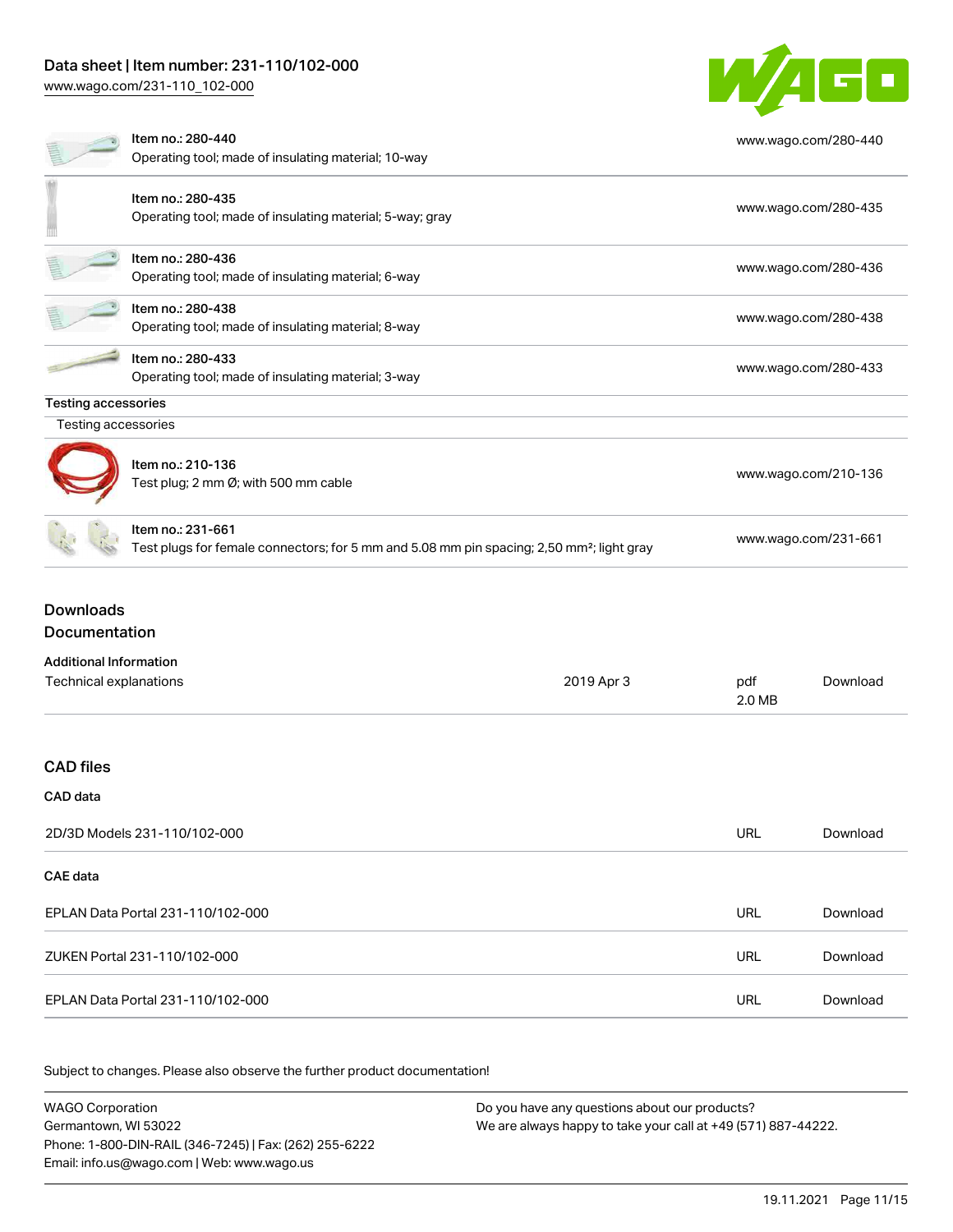

URL [Download](https://www.wago.com/global/d/ComplianceLinkMediaContainer_231-110_102-000)

#### Environmental Product Compliance

#### Compliance Search

Environmental Product Compliance 231-110/102-000

1-conductor female connector; CAGE CLAMP®; 2.5 mm²; Pin spacing 5 mm; 10-pole; with integrated end plate; 2,50 mm²; gray

#### Installation Notes



Total pole number for female connectors = pole number for male header

#### Application



Female connectors with a built-in end plate require no extra space, while maintaining the nominal cross-section. This means: Total length of female connectors is reduced to "pole no. x pin spacing"!

Subject to changes. Please also observe the further product documentation!

WAGO Corporation Germantown, WI 53022 Phone: 1-800-DIN-RAIL (346-7245) | Fax: (262) 255-6222 Email: info.us@wago.com | Web: www.wago.us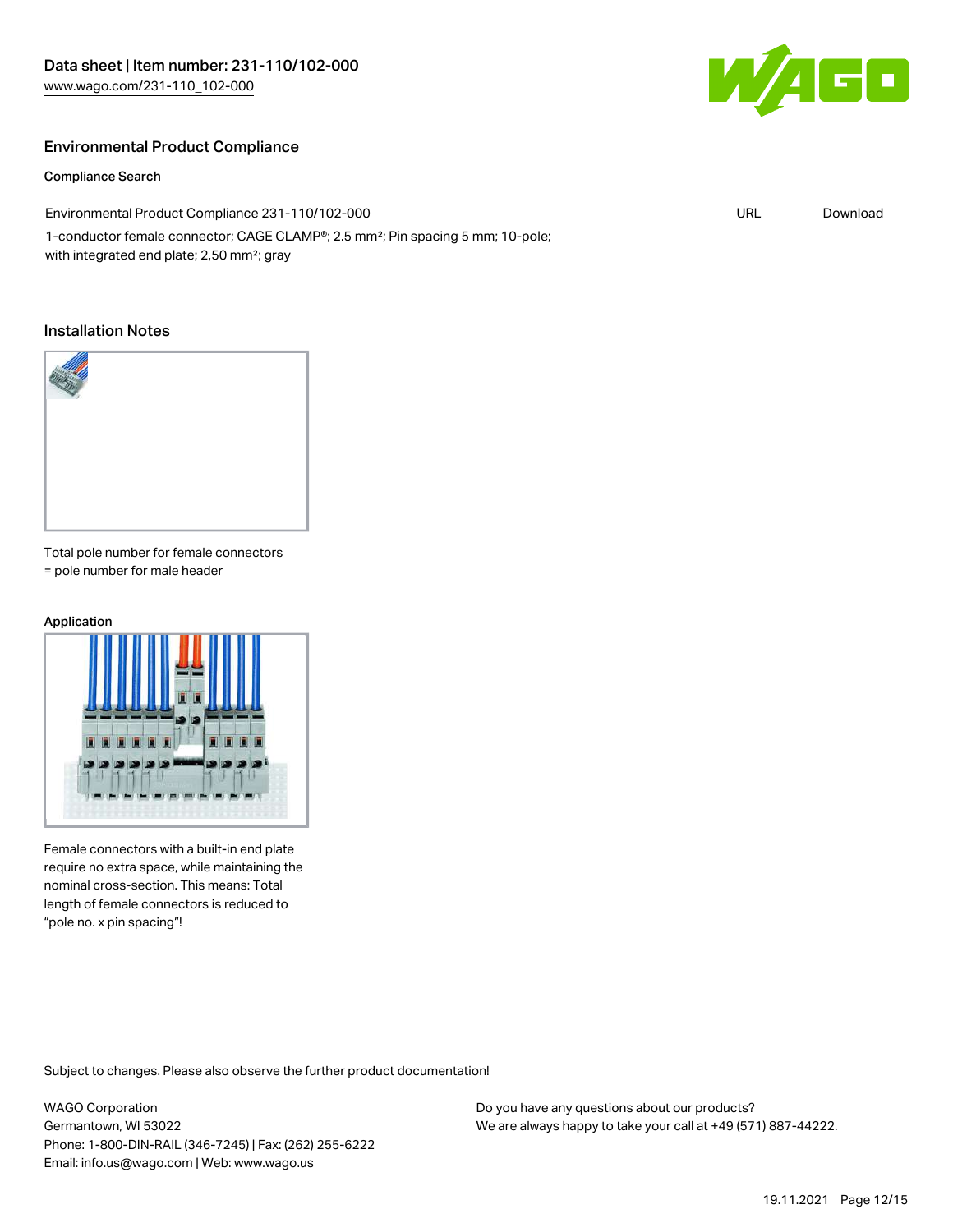



Inserting a conductor via 3.5 mm screwdriver – CAGE CLAMP® actuation parallel to conductor entry.



Inserting a conductor via 3.5 mm screwdriver – CAGE CLAMP® actuation perpendicular to conductor entry.



Inserting a conductor into CAGE CLAMP® unit via operating lever (231-291).



Inserting a conductor via operating tool.



Coding a female connector by removing coding finger(s).

Subject to changes. Please also observe the further product documentation!

WAGO Corporation Germantown, WI 53022 Phone: 1-800-DIN-RAIL (346-7245) | Fax: (262) 255-6222 Email: info.us@wago.com | Web: www.wago.us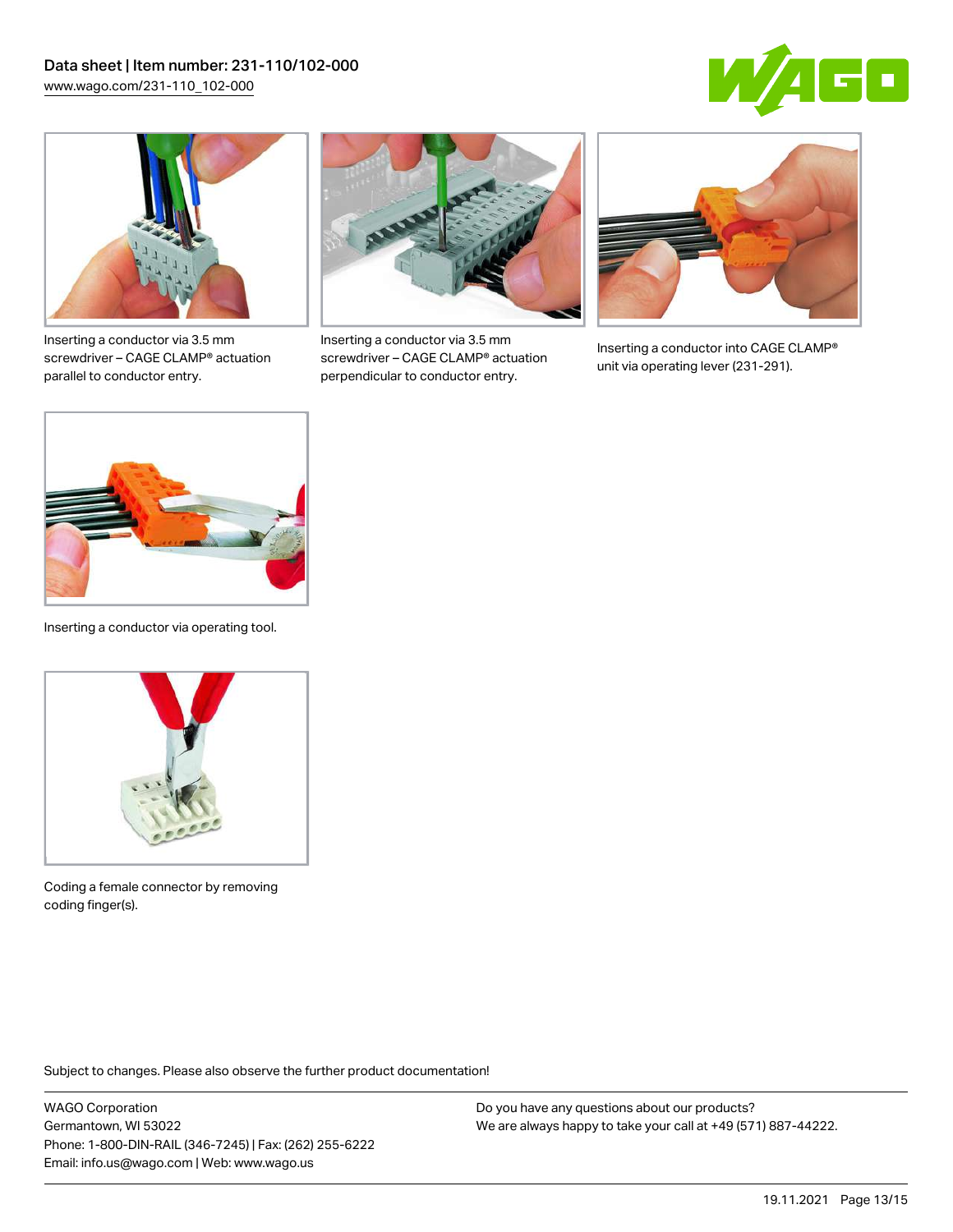



Testing – female connector with CAGE CLAMP®

Integrated test ports for testing perpendicular to conductor entry via 2 or 2.3 mm Ø test plug

Installation



Male connector with strain relief plate



Strain relief housing shown with a male connector equipped with CAGE CLAMP®



Labeling via direct marking or self-adhesive strips.

Subject to changes. Please also observe the further product documentation! Product family

WAGO Corporation Germantown, WI 53022 Phone: 1-800-DIN-RAIL (346-7245) | Fax: (262) 255-6222 Email: info.us@wago.com | Web: www.wago.us